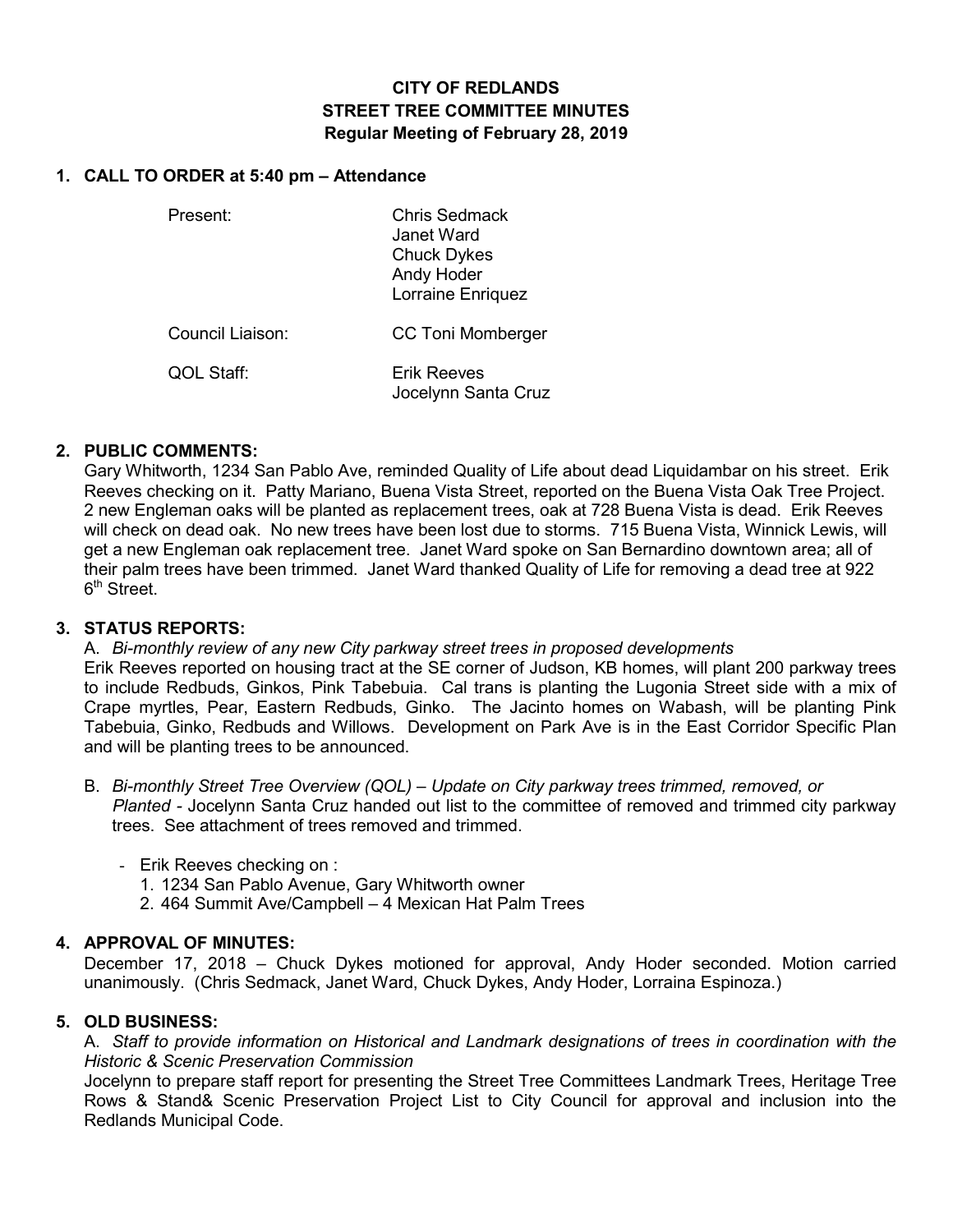B. *Staff to provide completed door hanger on drought-stressed trees to Committee*

Jocelynn handed out door hangers for drought stressed parkway trees "Preserve Our Trees". Quality of Life will keep them until the next drought or when needed.

C. *Staff to provide information on Trimming Donation Program to be added to the Street Tree Policy & Protection Guidelines Manual and the Redlands Street Tree Trimming Donation Program brochure*

Jocelynn passed around "Tree Maintenance Donation Program" brochure for additional commends. Janet Ward reported on tax write-off for tree trimming in Redlands city parkways. Redlands Community Foundation will administer funds. Erik and Jocelynn revising brochure; city attorney approved the Street Tree Committee to hand out brochure once finalized.

D. Staff to provide the final certificates of recognition for property owners/businesses for watering street *trees adjacent to their property*

Jocelynn passed around final certificates for the Street Tree Committee Member to present to homeowners/businesses who take exceptional care of their city parkway trees. Then names will be given to Quality of Life.

### **6. NEW BUSINESS:**

A. *Discussion and possible action on removal at the following locations:*

- *501 E. Citrus Ave., Queen palm –* Remove Palm from removal list. Will try pipe liner in his clay pipe and root killer. Erik Reeves to check 4 Palm trees at 222 E. Olive Ave/Myrtle.
- *715 Esther Way, Silver maple –* Chuck Dykes motioned to remove the Silver maple due to big branches falling off and holes in tree. Andy Hoder seconded. Motion passed unanimously (Chris Sedmack, Janet Ward, Chuck Dykes, Andy Hoder, Lorraine Enriquez.)
- *233 Doyle Ave., Coast live oak* Owner will try root killer then pipe liner in his clay pipe. Erik Reeves has this tree and others on this street on list to be trimmed in March. Janet Ward motioned to *not* remove Coast live Oak due to it does not meet removal criteria. Chuck Dykes seconded. Motion passed unanimously (Chris Sedmack, Janet Ward, Chuck Dykes, Andy Hoder, Lorraine Enriquez.)
- *1538 E. Brockton Ave., Holly oak* Chuck Dykes motioned to **not** remove the Holly Oak, Janet ward seconded. Motion passed unanimously (Chris Sedmack, Janet Ward, Chuck Dykes, Andy Hoder, Lorraine Enriquez.) Erik Reeves to contact owner about trimming Holly oak.
- *1120 Herald St., Chinaberry* Andy Hoder motioned to remove and replant with appropriate tree per city tree palette. Lorraine Enriquez seconded. Chuck Dykes abstains. Motion passed unanimously (Chris Sedmack, Janet Ward, Andy Hoder, Lorraine Enriquez. Chuck Dykes abstained.)
- *1372 E. Pennsylvania Ave., Holly oak* Chuck Dykes moved to remove tree and replace with suitable tree per city tree palette. Andy Hoder seconded. Motion passed with 4 ays (Chris Sedmack, Chuck Dykes, Andy Hoder, Lorraine Enriquez, a nay by Janet Ward )
- B. *Update on stump grinding schedule* staff is posting a Request for Proposal for removing stumps citywide – Erik is requesting quotes to try and remove some of the 2400 stumps city wide. Then city crews could finish up with what is left.
- C. *Discussion and possible action on selecting 2019 Arbor Day date –* Arbor Day is April 27, 2019 where 2 dozen trees will be planted at the Redlands Skate Park, and additional trees to be planted around the amphitheater at the Redlands Heritage Park on Volunteer Day, April 27, 2019.